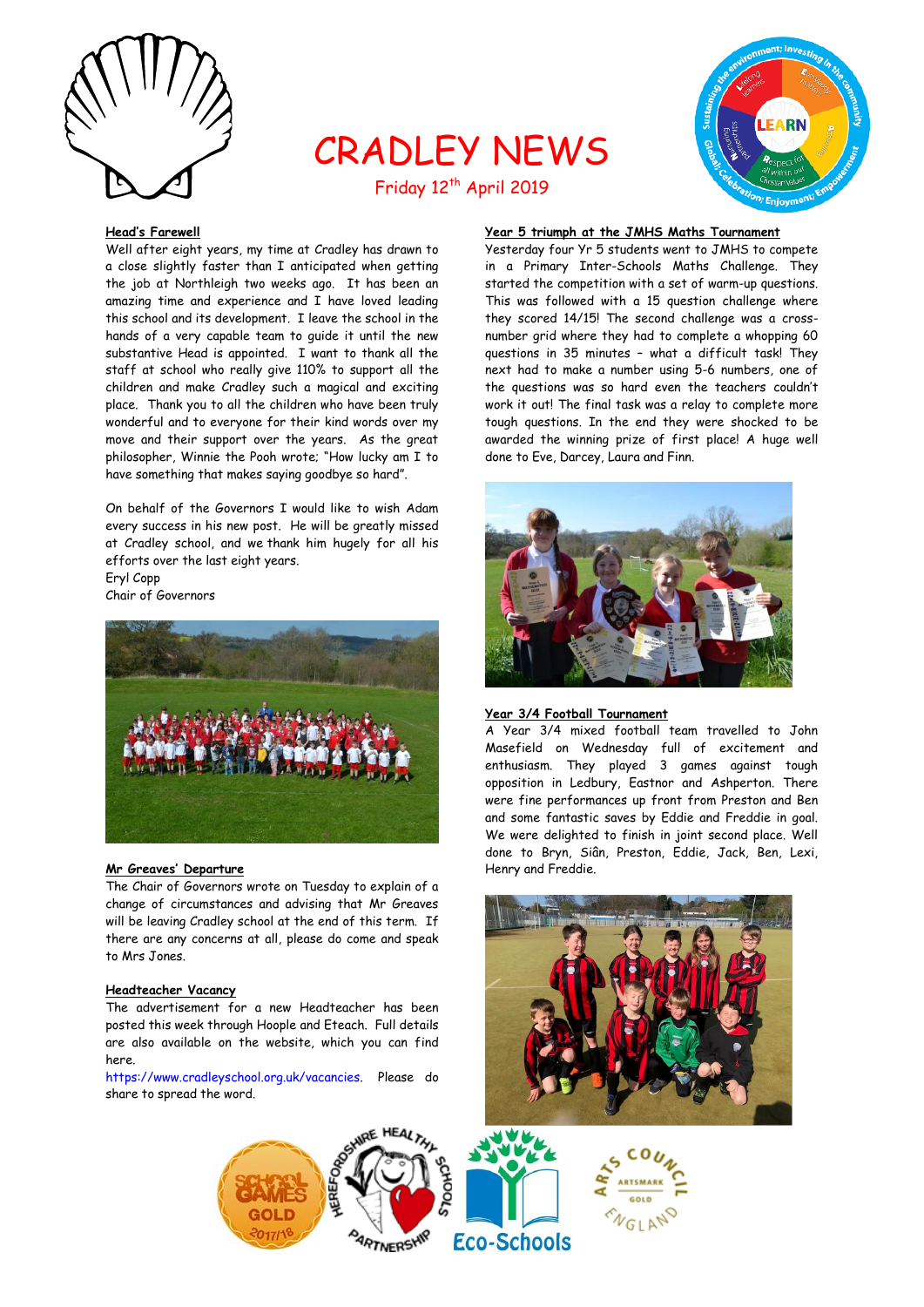## **Open The Book and Easter**

On Thursday, we were joined by the Open the Book team and we decided to join together to celebrate Easter, with the team telling us the story of the Joyous Day and Year Six recounting the Crucifixion. The choir amazed us with a wonderful rendition of Amazing Grace.





#### **School Garden**

Everyone has been working hard to get ready for the RHS Spring Festival which begins on Thursday 9<sup>th</sup> May this year. We would love to see as many children as possible visit the show at the weekend. Under 16s are free and we have reduced price adult tickets available for £10 each. You should have already received a letter about this. All children in KS2 have now been given their letter inviting them to attend the build-up or show itself during school time. Please return the permission slips as soon as possible – the visits begin on the first day back after the holidays! Some of our Year 6s have also written a letter to David Attenborough himself to tell him all about our garden project. We hope he enjoys reading it!

#### **FOCS Easter Colouring Competition**

Thank you to everyone who supported FOCS and joined in with our fun Easter activity. We had 78 entries to the Easter Colouring Competition so raised a fantastic £78. The judges were really impressed with how much time, effort and care the children had been put into each entry. They had a really tough job picking out the winners. At one point the judges had to ask the barmaid in the Red Lion to help!

#### Overall Year Winners were:

Nursery - Evie Reception - Genie Year 1 - Leo Year 2 – Daniel J Year 3 - Molly Year 4 - Lexi Year 5 – Will M Year 6 – Chloe N

Special Prizes for: Neatest colouring in KS2 - Leila M. Neatest colouring in KS1 - Lukas Cutest chick in KS1 - Nelson Best bunnies in KS2 - Mali Judges favorite - Sophie (Nursery) Brightest colours in KS1 - Rory Brightest colours in KS2 - Ben G

#### **Church Easter Service**

Cradley Church are running children's activities during the Easter Service on Sunday 21st April at 10.30 am. These will take place in the village hall and include the Easter story, making cress heads from eggs, decorating biscuits and the Easter tree, ending with the egg hunt around the churchyard.

#### **Nursery**

This week in Nursery we have been getting ready to celebrate Easter and on Monday in our P.E session we have been warming up with chicken and rabbit dancing games. We've been collecting Easter eggs into our baskets before the fox (Katrina) tried to take them out; when the music stopped we counted up all the eggs to see which teams had collected the most eggs. On Tuesday stay and play joined us and we had a busy morning with lots of playing and we all enjoyed decorating Easter egg pictures using glitter and Easter themed sequins. Wednesday the sun decided to make a fully welcomed appearance and we've all enjoyed being outside planting sunflower seeds. Thursday we had a lovely day with the local village toddler group going out around Forest School on an Easter egg hunt. We have finished off our term on Friday with making Easter egg cakes. Staff, parents and children of Cradley Nursery would like to wish Mr Greaves the best of luck in his new role as Head Teacher at Northleigh Primary School.

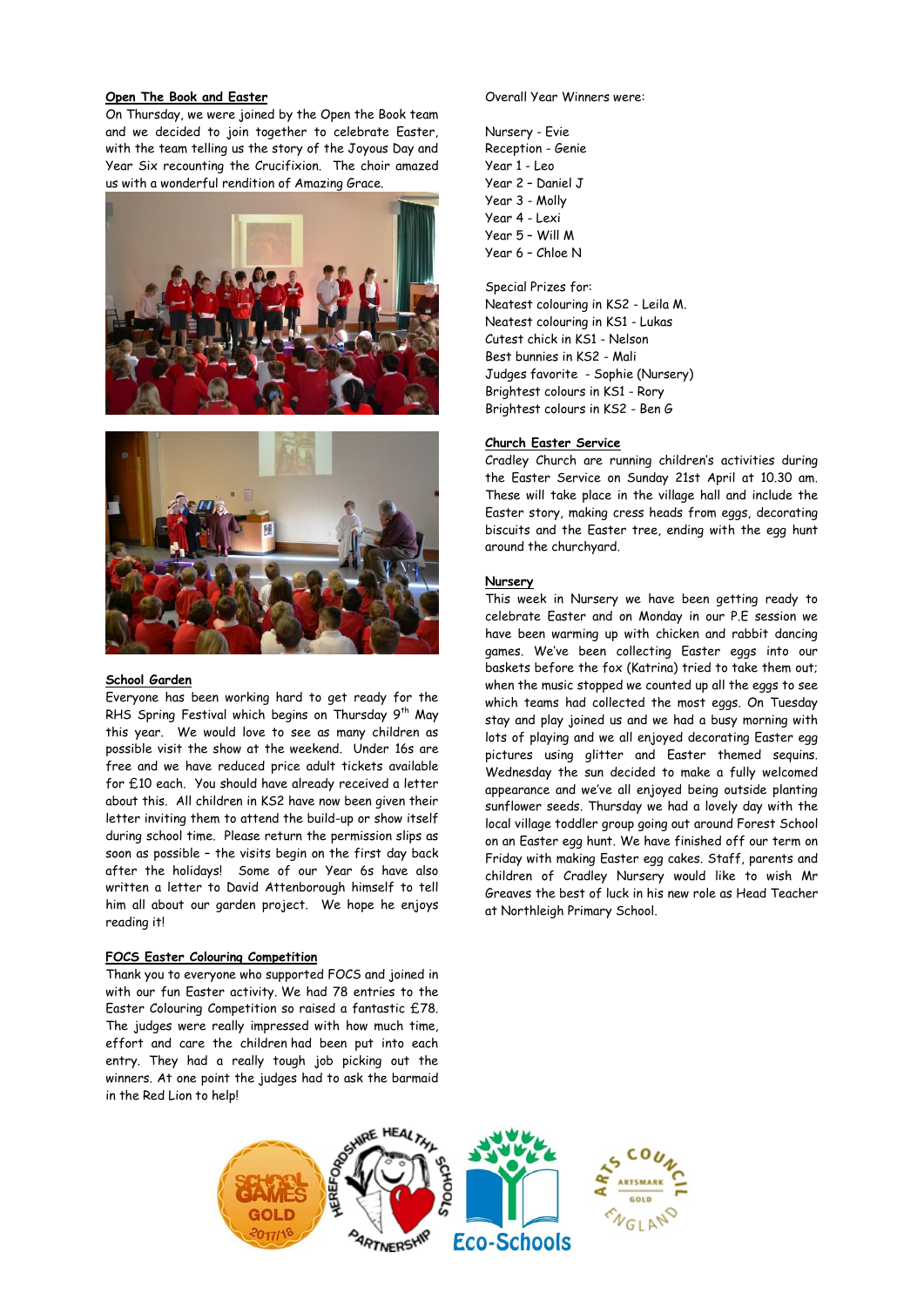

## **Class 1**

It's been a good week for the garden in Class 1. We have revisited our bat topic from Autumn term and made waterproof bats made from recycled plant pots. They will be hanging around at the Malvern Spring Show! We had fun making a place for them to fly in and out of too, as we made bat boxes in the sunshine on Wednesday with Gary. We will be choosing the best one to go in the show garden. This week we welcomed back Miss Conner, our student teacher from the Autumn term, who came to visit for the day in preparation for returning to us for her final school experience in the Summer term. We are looking forward to teaching with her again. We've had lots of Easter activities this week and enjoyed helping the Open the Book team tell the story of the Resurrection on Thursday. Finally, we all want to wish Mr Greaves lots of luck in his new job. We will keep him posted with all the amazing things we will have achieved by the end of the academic year. All the very best from all of us.

#### **Class 2**

This week Class 2 have been painting their stones for the show garden. We chose a minibeast and painted it using only black, white and grey. We have also been designing bird feeders using Lego and other construction materials. We tested them to see if they would hold bird seed and then modified them if necessary! Year 2 have been practising comprehension questions in pairs and solving maths problems involving fractions, multiplication and division. Year 1s have had an assessment week.

#### **Class 3**

We finally completed our work on the Rainforest this week, studying plants which are used to create medicine and having a read of the Great Kapok Tree which we rewrote it as if it was in an English forest. We had to remember English animals rather than rainforest ones, and tried hard to include direct speech correctly punctuated. In Maths we have been finding perimeters of shapes, which can be tricky when the units are not the same. As Easter approaches, we have studied the sad, then happy story of the death and resurrection of Jesus,

and have completed our Easter cards, writing our greetings using Publisher, learning how to import pictures.

## **Class 4**

This week Class 4 have been revising all the knowledge they learned this term. They have been completing a Maths hunt around the school to revise their Maths knowledge and completing reading comprehensions written by their peers in English. In the afternoons; we have learned about Celtic life and looked at a final hillfort in Topic, we have continued to support the Spring Garden project and created our own small collages of David Attenborough. I hope everyone has a wonderful break and see you on the 29<sup>th</sup> April.

#### **Class 5**

This week, we have been working on some practice SATs papers in English and Maths. In Science, we planned and carried out an investigation in which we measured our lung capacity. We considered all the various factors which affect our lung capacity, then planned a fair test changing just one of these variables. In R.E, we discussed the biblical concept of salvation, and prepared a short choral reading for our Easter Service in school on Thursday morning. We are looking forward to relaxing over the Easter holiday, in preparation for a very busy final term at Cradley! A special well done and thank you to Oliver and William for writing a letter to Sir David Attenborough to draw his attention to our school show garden. We're sure he'll be very impressed!

#### **Stars of the Week**

- **Nursery** Arian Evans for his great participation in P.E Cherish Evans for being kind to new friends in Nursery
- **Class 1** All of Class 1 for being persistent and reflective and for all their hard work this term.
- **Class 2** Jakey Vine for being confident in Maths problem solving Isla-Mai Robertson for her persistent approach to Maths
- **Class 3** Maisie Gelling and Isabella Kildare for working co-operatively being Keynote leaders in Computing
- **Class 4** Izzy Kendrick for having a positive attitude towards her tests this week Mali Robb for taking pride in all her work and for suggesting improvements
- **Class 5** William Moseley for focus and persistence in preparing his Science investigation Oscar Robertson for taking responsibility for his learning